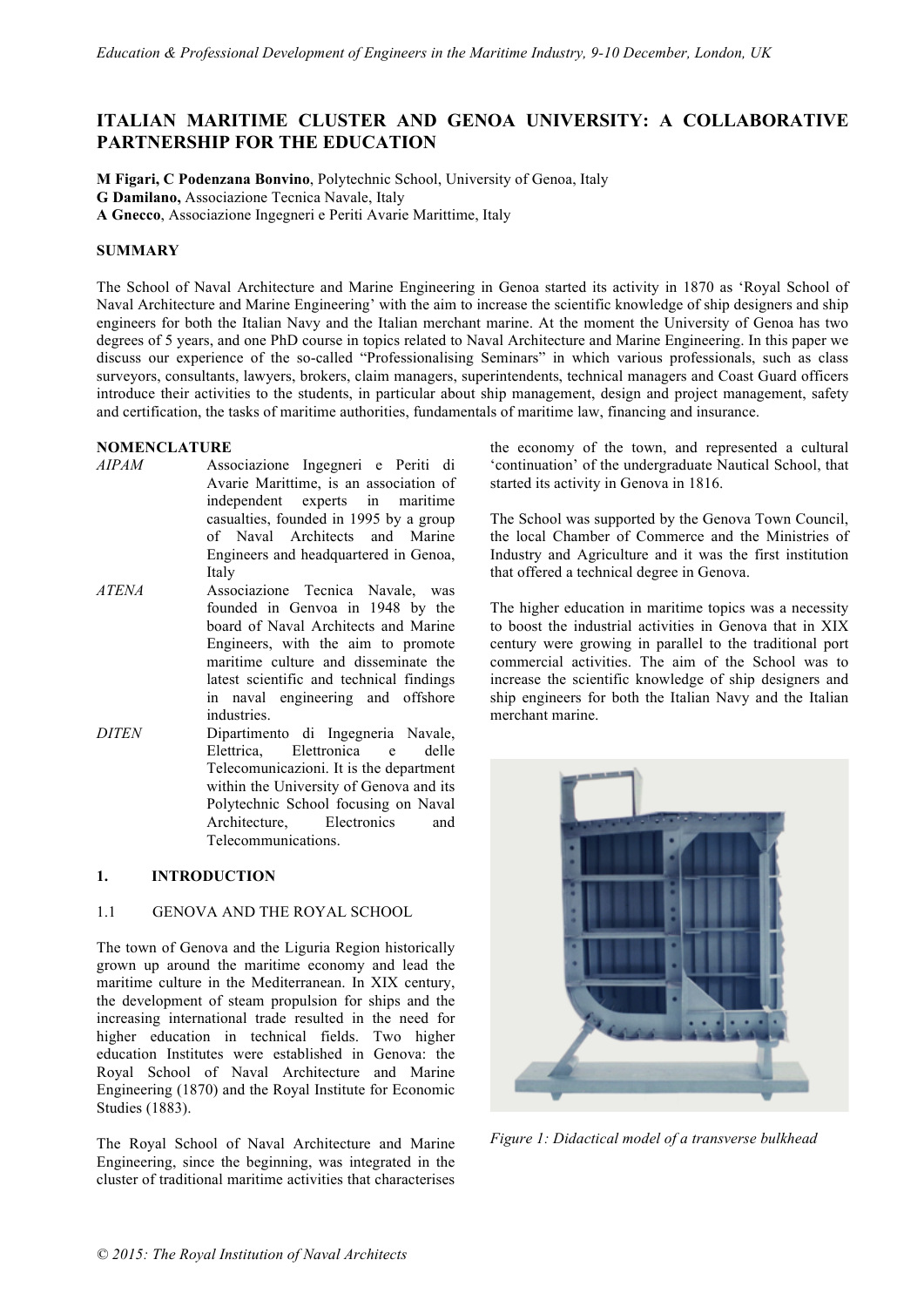In 1933 the Royal School was aggregated to the University of Genova as Faculty of Engineering and located in the historic Villa Giustiniani Cambiaso in the district of Genova Albaro. [1]



*Figure 2: Villa Giustiniani Cambiaso* 

1.2 THE POLYTECNIC SCHOOL AND THE DEPARTMENT

Despite the evolution of names and organisation schemes, the School continued to be a pillar of the technical evolution of the maritime sector. The teaching and research topics, traditionally focussed on ships, since 1992 were increased including also topics related to small ships and pleasure crafts, a growing economic sector in the Liguria region. Such activities are managed in a dedicated university location in La Spezia.

After the recent re-organisation of 2010, the formerly Faculties of Engineering and of Architecture were merged into the new Polytechnic School, nowadays formed by five departments. Concurrently, new Departments were created and the Department of Electrical, Electronic, Telecommunication Engineering and Naval Architecture (DITEN) is now in charge for both research and teaching activity in the marine field.

According to the Italian and EU higher education legislation, the Polytechnic School has three levels of education:

- The 1<sup>st</sup> level comprises three-year courses in various branches of engineering and a final thesis. A completion of a three-year course awards the Bachelor Degree.
- The  $2^{nd}$  level comprises two-year courses in a particular engineering branch and a final thesis.

A completion of the two-year course awards the Master Degree.

The  $3<sup>rd</sup>$  level of degree offered by the School is the research degree (PhD) that has a programme of study of 3 years.





*Figure 3: Laboratory facilities in the Department*



*Figure 4: Test on propellers in the cavitation tunnel*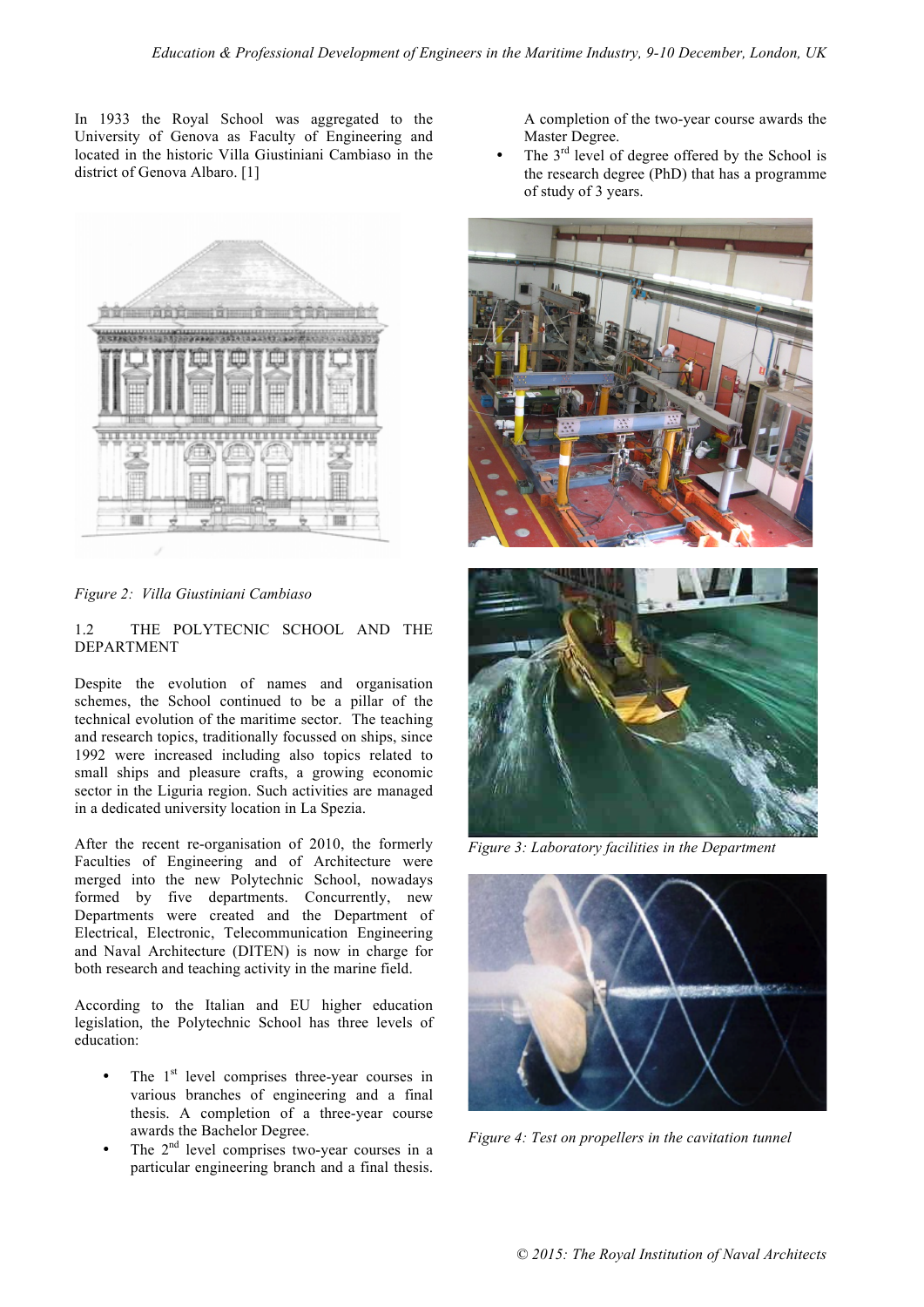At present the Polytechnic School offers the following degrees in topics related to Marine technology:

- Bachelor in Naval Architecture and Marine Engineering, Genoa;
- Master in Naval Architecture and Marine Engineering, Genoa;
- PhD in Naval Architecture and Marine Engineering, Genoa;
- Bachelor in Pleasure Craft Design, La Spezia;
- Master in Pleasure Craft Design, La Spezia;
- Bachelor in Naval Architecture and Marine Engineering, 4 years, Leghorn (only for Italian Navy staff).

The number of students per year in Marine Technology is about 550 in Genoa, 500 in La Spezia and 50 in Leghorn. Employment opportunities are facilitated by including the graduates' CVs in the AlmaLaurea database allowing European companies to identify suitable profiles at a European level.

### **2 NAVAL ARCHITECTURE AND MARINE ENGINEERING PROGRAMS**

## 2.1 'LAUREA' (BSc) COURSE OBJECTIVES

The aim of Bachelor's Degree (3-year studies) is to provide professional education and training necessary to a Naval Architect and Marine Engineer. The course is aimed to supply the students a proper knowledge of general scientific subjects and methodologies as well as specific professional topics within the naval architecture and marine engineering field.

The offered subjects are oriented to basic engineering education and basic technical knowledge about naval architecture and marine engineering, giving the possibility of a further cultural development within the Master. Strong elements of computer aided design, manufacturing, industrial internships, contribute to form a professional skill able to promptly interact with the job environment.

Specific topics are grouped into the following main fields:

- Naval Architecture that deals with hydrostatics (hull geometry, buoyancy and stability) and hydrodynamics (ship resistance, propulsion and sea keeping);
- Ship Structures that studies the structural definition of the hull (loads, structural hull scantling and strength) and production methodologies;
- Ship Propulsion Plants and Services that encompasses the propulsion plant (engine, shaft lines, propulsors), the hull service plants and the ship specific and auxiliary plants.

## 2.2 'LAUREA MAGISTRALE' (MSc) COURSE OBJECTIVES

The first step in a Naval Architect's education and training (BSc) has its natural continuation in the Laurea Magistrale (MSc) in Naval Architecture and Marine Engineering The aim of the post graduate level of this course programme is to focus on the scientific-theoretical aspects of engineering relevant to naval architecture and marine engineering. The graduates will be able to identify, model and solve, even in an innovative way, complex problems which require a multidisciplinary approach, in ship related topics.

Lessons are proposed and organised with the aim to provide for the competence to design, plan and manage systems, processes and complex or innovative services with a good knowledge of an European foreign language and business administration culture.

The Master Degree has a course schedule of 4 semesters and it requires a total effort of 120 ECTS.

Typical professional careers of postgraduates are those related of production innovation and development, advanced design and management, in private and public companies. Traditional employment sectors are shipyards, marine technology industries, design and consultant studios, ship management societies, classification societies, technical department of navy, research institutes.



*Figure. 5: FEM mesh for a racking analysis*

## 2.3 DOUBLE DEGREE 'LAUREA MAGISTRALE IN INGEGNERIA NAVALE' AND 'ADVANCED MECHANICAL ENGINEERING (MSc)'

Under the "Common Program awarding the Double Degree", students may attend the 1st year of the Master's Degree Program in Naval Architecture and Marine Engineering in Genoa, and the second year in Cranfield, UK, ending up with a double – Laurea Magistrale and Master of Science – degree.

The "Common Program awarding the Double Degree" is run under a "Double Degree Agreement" signed by both Universities. Applicants to the "Common Program awarding the Double Degree" will be selected from among the students of the Master's Degree program in Naval Architecture and Marine Engineering. Such selection takes place during the first semester of the first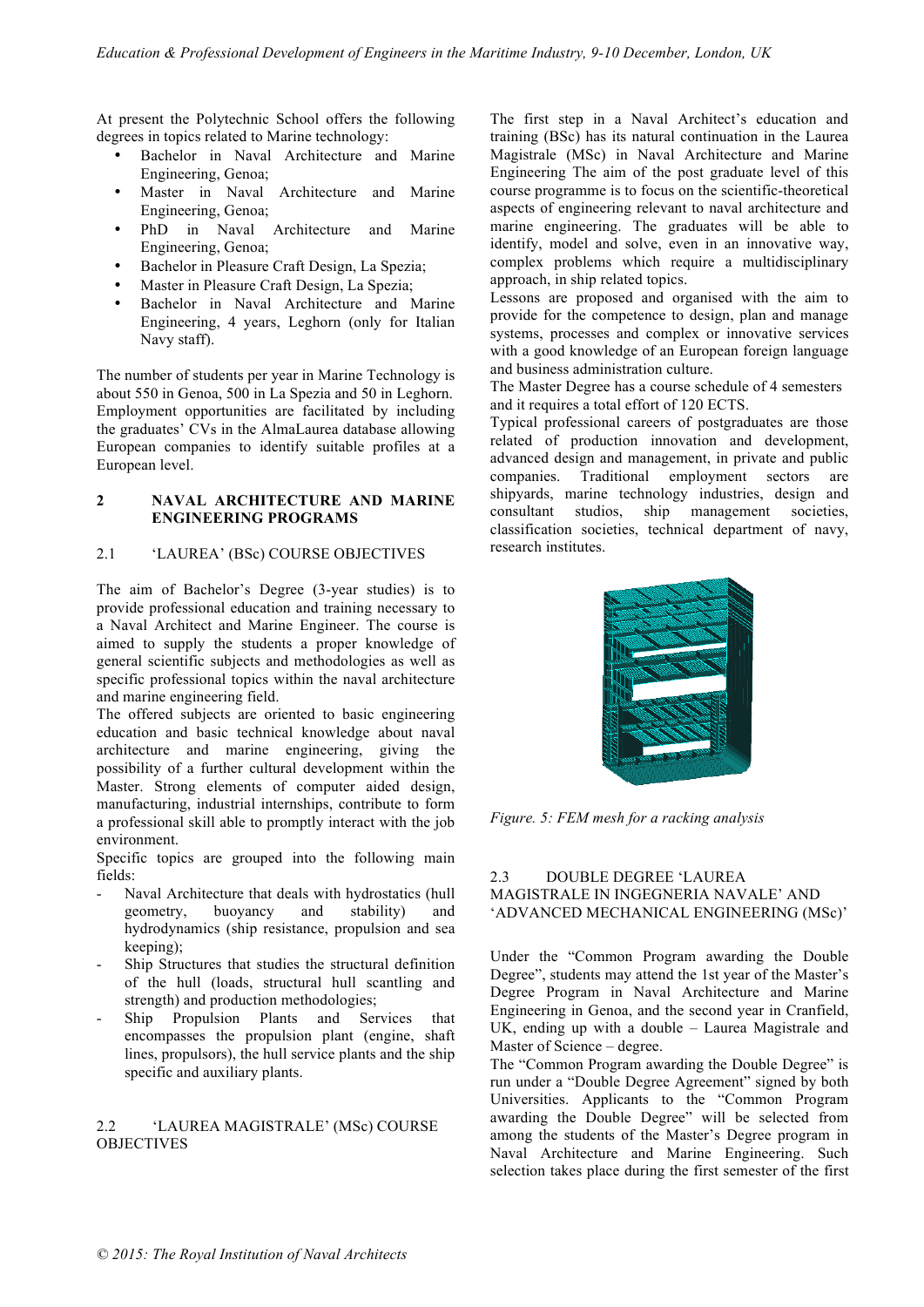year. Candidates, in addition to other requirements specified in the selection notice, shall meet the following criteria:

- Bachelor Degree score of minimum  $100/110$ ;
- English language proficiency (minimum 92 TOEFL score or equivalent)

Maximum 5 students can take part in this program every year. Students are partially funded by Erasmus+ EU programme and by the University of Genoa through Ollano legacy.

### **3. THE PROFESSIONAL SEMINARS**

#### 3.1 ORIGINS

The industry propelled the creation of a school for higher education in technical fields since the beginning, sponsoring the foundation of the Royal School. Thus, the relationship with the academic world has been always very strong.

This has been particularly true between shipping and maritime worlds and the Royal School before and then the Department of Naval Architecture and Marine Engineering. It has been always natural a passage from Navy/Merchant Marine/Shipyards to the University and vice versa. The participation of former students to the life of the University as lecturers has always been a standard.

However, since the '90s, this became more constant, in particular due to a strict cooperation with ATENA. ATENA members, being former managers of important shipyards, described to the students their experiences and what they were expected to do in the "outside world".



*Figure 6: Logos of the promoters of the seminars*

About a decade after, it was understood that the world was rapidly changing, the outsourcing was always more frequent and the role of the independent professional was therefore more prominent than in the past. AIPAM entered in the scene at that time and a number of its members sided the ATENA ones, with an approach more oriented to picture the scenario of the self-employed professional.

2004 was a pivotal year, as the structure of Italian Universities deeply changed and the concept of credits for the students was introduced. The credits were awarded for activities in cooperation with the industry and the lectures of ATENA and AIPAM members became a source of profitable interconnection.

Various professionals were contacted and the reply was nothing less than enthusiastic.

#### 3.2 CURRENT SCHEME

The current scheme of the seminars consists of different modules, each one comprising one or more lectures of about 2 hours each.

The course is developed in two periods running through the 1st and 2nd semester of the academic year, so as to avoid periods when the students may have to deal with examinations.

At the end of the course, the students and some of the speakers are involved in an exercise, simulating one of the scenarios developed during the lectures.

The students who have attended the lectures are granted the appropriate academic formative credits and receive a certificate of attendance.

#### 3.3 PROGRAMME

The complete course programme consists of the following modules:

Shipowning Management Fundamentals (3 lectures)

- The shipping business
- The decisions facing ship owners
- The fleets and the markets
- The technical ship management

Ship design and shipbuilding management (3 lectures)

- The ship industrial project
- Economic analysis of the project<br>• The world newbuilding market
- The world newbuilding market
- Newbuilding specification
- Newvuilding contract
- Factors influencing the cost of a ship
- Ship owner/Shipyard relations
- Design development<br>• Building development
- Building development
- Ship delivery. Warranty
- **Building defects**

#### Ship management and SMS (1 lecture)

- SMS
- Functions of the personnel ashore and on board

## Safety and certification (3 lectures)

- Class certification during design, building and ship operation
- The statutory requirements: Load Line, SOLAS, MARPOL, STCW
- Risk management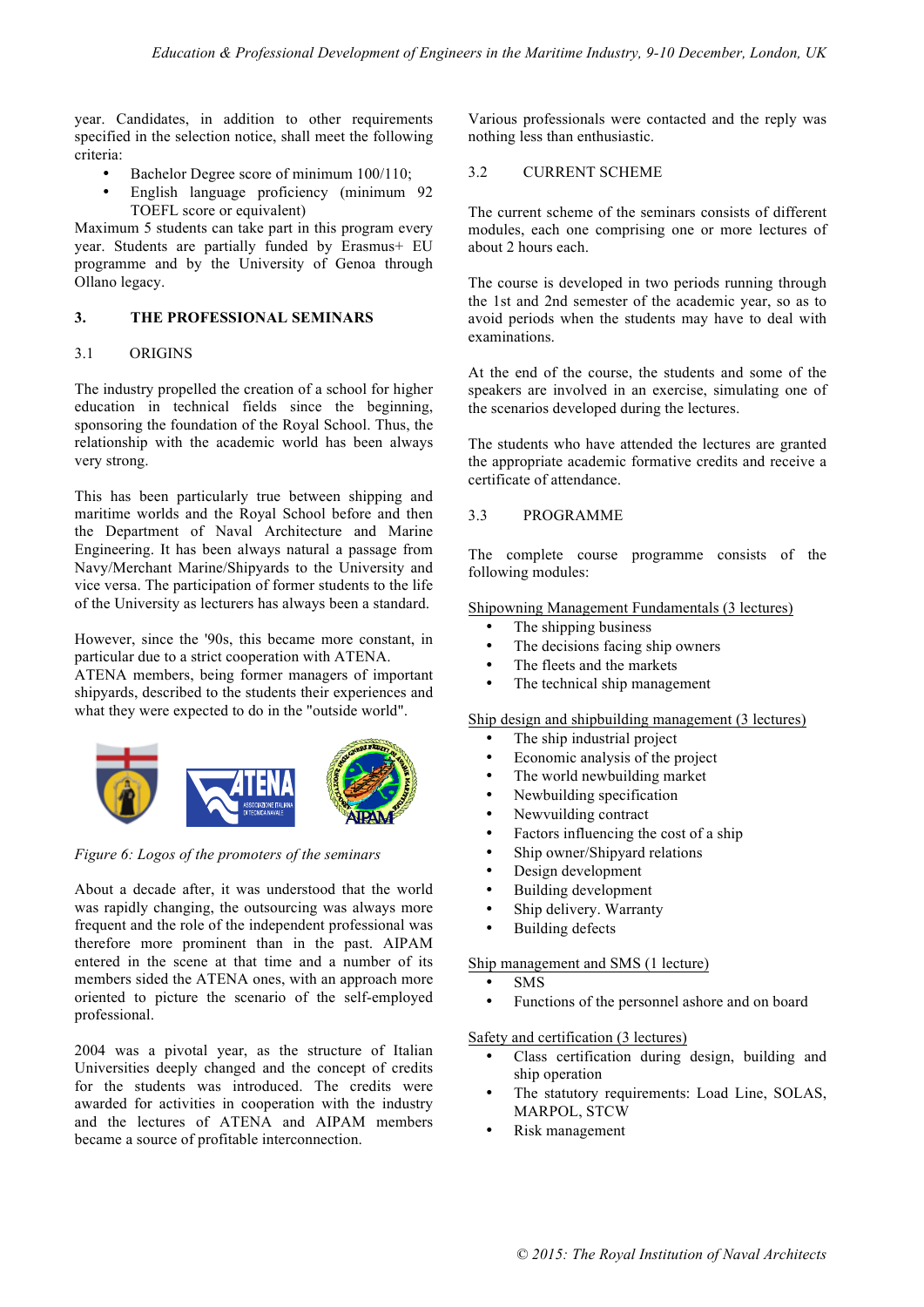## The Maritime Authorities' duties (2 lectures)

- The role of the Maritime Administration over harbours and ship' Master
- Port State Control
- ILO Maritime Labour Convention

## Safety in the working areas (2 lectures)

- Safety in the working areas and responsibilities
- Use of IPD (Individual Protective Devices) on board
- Asbestos and bacteria
- Access to confined spaces
- Overhanging works
- Fire prevention
- Lifting devices

## Maritime law (2 lectures)

- Legal definition of the ship owner
- Ship's Flag
- The legal framework applicable for a newbuilding contract: types, regulating bodies, jearchies
- Professional responsibilities of the engineer

## Shipping economics (2 lectures)

- Business plan of a Company
- Evaluation of investments
- Financing the investments
- The contract for maritime financing

## Casualties and underwriting (3 lectures)

- Roles and Responsibilities
- P&I, H&M and Cargo covers
- A case study



*Figure 7: A case study discussed at the course*

Chartering and ship brokerage (2 lectures)

- International charter market
- Chartering and economics
- Type of chartering contracts
- The market and its influence on design
- Offer/demand and their balance
- Time Charter clauses
- Obligations of parties



*Figure 8: Daily charter rates of Aframax tankers 2006/2015 - Graphs discussed at the course*

## Vetting

- What is vetting and who requires it
- Consequences on the management
- Vetting procedures



*Figure 9: Surveying (from speakers' presentations)*

## 3.4 METHODS

The speakers are not professional lecturers and are in general quite reluctant to follow a traditional teaching scheme, referring to consolidated notions and highly reputed academic texts. On the contrary, the roots of the seminars are coming from the personal experiences and an ample spectrum of case studies is used.

This approach has the intrinsic risk of showing as universally valid examples which should be considered more particular. On the other hand, the students appear to be fascinated by the description of the real life and how the theory they are studying is put in practice.

Each module is construed in such a way to be complete and independent per-se, without any need of referring to other ones. This approach is deriving from the origin of the project and how it developed in the years, by adding new ideas and subjects as a consequence of a new professional, having different experience and interests, joining the team.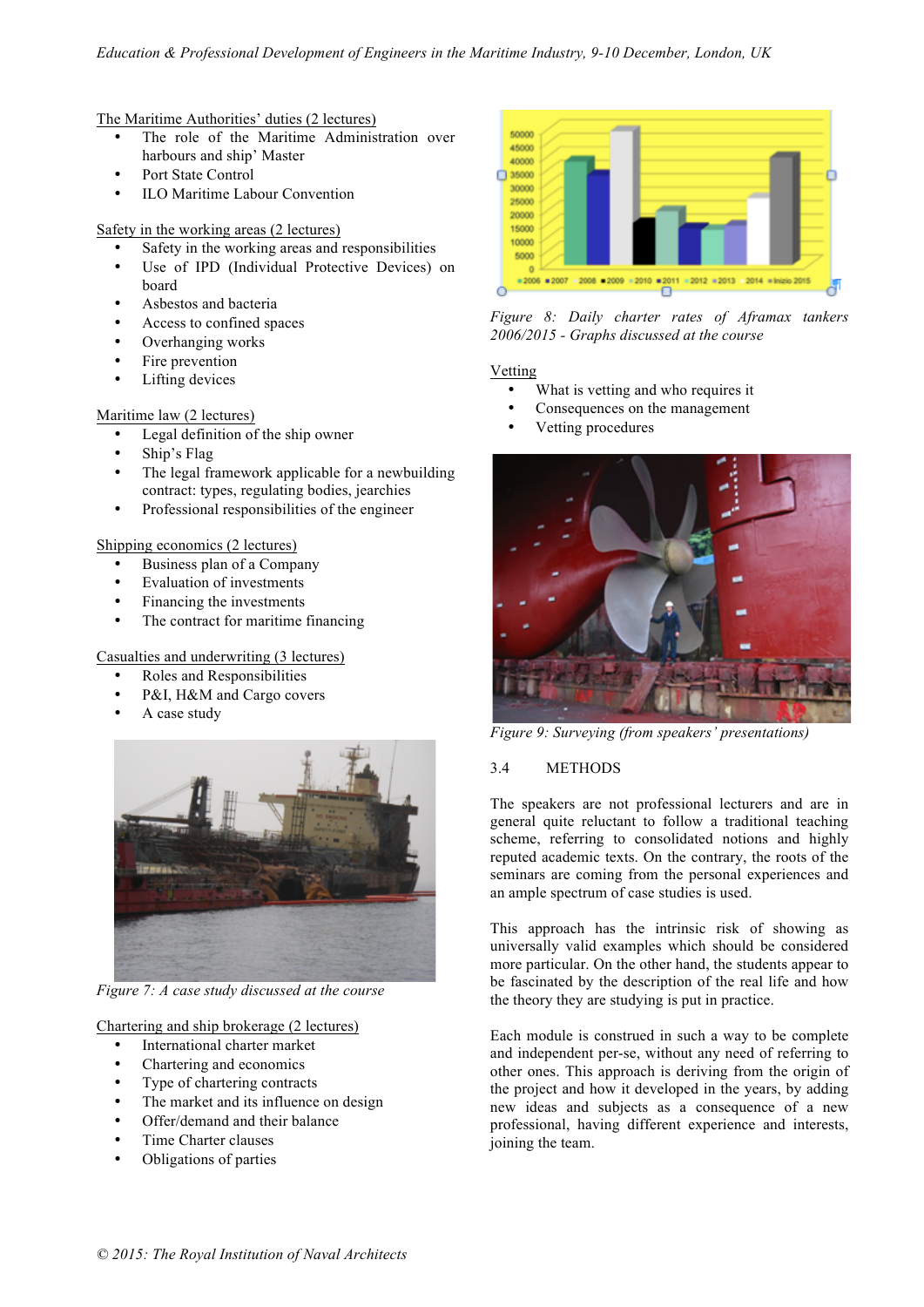This is far from being detrimental to the quality of the seminar as a whole, because it gives to the students the immediate perception how their professional future might be varied and how they have to be ready to adapt their academic studies to a number of different scenarios.

Also, leaving the lecturer free to describe a subject in which he/she feels very comfortable, gives a great freshness to each module.

Animated presentations are widely used and it is often repeated to the students that they have not to consider the seminar as something "they have to study", but something "they have to hear and feel". No reports are distributed and ample time is given to questions and answers, where doubts and curiosities are clarified.

The lecturers are so willing to maintain vivid their presentation that it is not infrequent the case of someone reluctant to duplicate the module of the preceding year, fearing the boreness of repeating the same subject and forgetting that is the audience that is continuously changing, being composed by a new course of students.

The interactivity between lecturers and students is considered of paramount importance. Students are frequently involved in the lectures, to the point that sometimes a real case is described and some of them are asked to take the part of one of the stakeholders (class surveyors, owners' superintendents, consultants, etc.) and describe to their colleagues how they would act. A professional usually having the same role in the real life is backing them, explaining pros-versus and limits of any decision.

The interactive and close-to-reality approach is confirmed by the final exercises, which usually require to the students to draft, with the assistance of the speakers, who are in this case acting as a sort of tutor, an outline newbuilding contract specification, an organization scheme and chart of a shipowning group or to prepare an executive summary of a casualty report.

## **4. THE SPEAKERS**

#### 4.1 LINKS

Since their very first beginning, the seminars held by DITEN were based on the contribution of professionals, which had been students in the same University. Those which did not have this background were however deeply linked with the same university.

The organization of the lectures was always carried out by activating a network of contacts, which dated back to the time when the perspective lecturers were students, or contacting other professionals that had been met in various circumstances and were considered for one reason of the other "suitable for the scope".

This aspect is not to be underestimated, because it is a clear example of the most valuable tool the young student has to learn to use entering in the industry, which is networking.

It was a motto of prof. Marsich, for decades the iconic figure of the Naval Architecture department, that a good engineer has not to presume to know everything, but has to know where finding the proper answers. In the modern world, in which the specialization is more and more preeminent, this suggestion is often to be mutuated in the need of knowing the proper person, to which route the question, looking for a qualified and reliable reply.

The scenario given by the seminars, in which it is obvious the interconnection existing between the different speakers, and in some cases their professional rivalry, is in our opinion the first glance of the students to the real world in which they will have to move, where quite often knowing the right phone number will be more advantageous than solving a second-degree equation.

## 4.2 REMUNERATION

The activity of the lecturers if fully voluntary and no compensation of any type is given or is foreseen for the future. This is not due to budgetary restrictions, but to the intention of keeping the project on a level of a service given to the institution and to new generations of professionals by older an qualified colleagues, which are required to spend time in preparing their speeches and to reorganize their agenda to match with the needs of the School, despite many of them are in their fully active professional life.

Nevertheless, it has never been a problem finding the necessary number of people to complete a full programme. On the contrary, sometimes it has been necessary to renounce to a new proposed modules due to the lack of sufficient time in the schedule of the seminar.

This might be due to various reasons, from the emotional link maintained with the University, to the loyalty to the colleagues, which are running the project, to the pleasure of share personal experiences to young and often very clever and well prepared youngsters.

## 4.3 BACKGROUND AND CURRICULA

As mentioned before, most of the lecturers are naval architects and marine engineers, graduated in the same University of Genoa. By using their personal relationships, in the years they involved also colleagues and professionals also from different fields and having a different background.

Just using the seminar concluded in June 2015 as an example, the team of lecturers was composed by: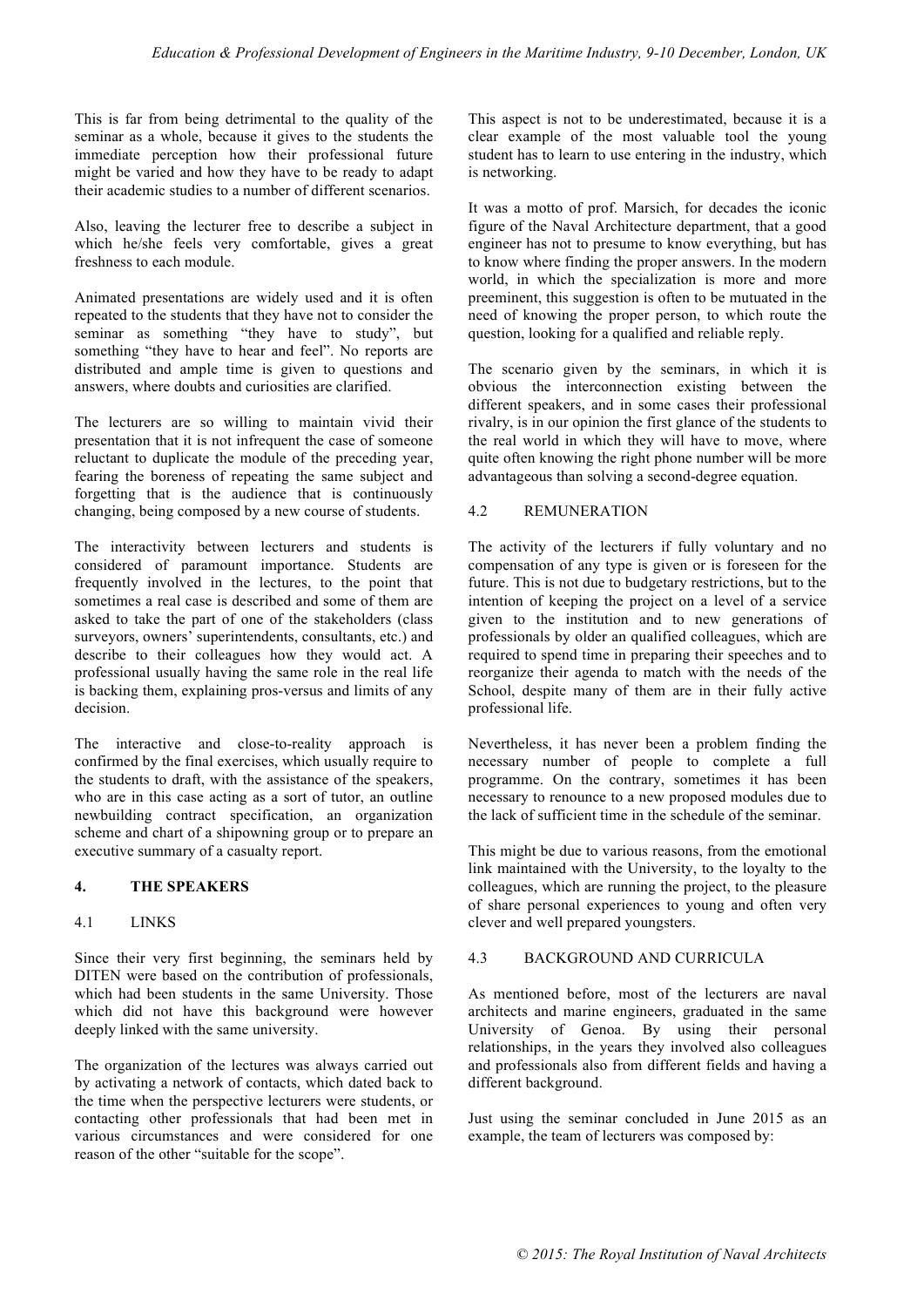- M Bazzani, R Damonte, A Gnecco, G Mattarelli, A Panarello, all naval architects and marine engineers, having an aggregate experience and involvement in all the most recent accidents in Italian waters
- G Damilano, former manager of an IACS Classification Society
- B Dionisi, naval architect and marine engineer, former manager of a fleet of passenger ferries
- M Leveratto, naval architect and marine engineer, technical manager of a fleet of tankers
- E Menconi, Coast Guard commander, assistant to the Maritime Director of the Ligurian Sea
- E Navone, naval architect and marine engineer, financial director of a shipping company operating liner container ships
- S Galliano, naval architect and marine engineer, regional manager of an IACS class society
- R Giancola, naval architect and marine engineer, professional, independent expert
- E Palmesino, broker, awarded in 2011 by Lloyd's List for his activity in education and training
- F Piunti, naval architect and marine engineer, manager of a fleet of internal water ferries and passenger vessels.
- S Vaccari, maritime lawyer

They were preceded by a number of colleagues who in the past included also claim managers to hull and machinery insurers, designers, surveyors to classification societies.

## **5. ACHIEVEMENTS**

## 5.1 FACTS AND FIGURES

The program of seminars is intended for the students of the final year of the course for Master Degree in Naval Architecture and Marine Engineering.

The number of students attending the seminars is high and corresponded to the 80% of the total numbers of students enrolled in the fifth year of the course. 48 students regularly attended the cycle 2014/2015.

The number of lessons had varied from the first series of the seminars, originally performed within 2/3 consecutive days, to the recent program of the seminars, which in the latest issue included 23 lectures, distributed within 5 months of the academic year. The complete cycle of seminars totalled 45 hours of instruction.

## 5.2 FEEDBACK BY THE STUDENTS

Feedback by the students is gathered in order to evaluate if the seminars are effective and meet the expectations, to help the lecturers selecting the topics of their seminars, to indicating to the organisers how to improve following cycles, and finally to better achieve the goal of the course.



*Figure 10: Students and teachers at the end of the course*

The feedback is based upon the answers given to some questions, filling a form anonymously by the students, specifically immediately after the end of each module of lectures and general at the end of the course.

The following considerations are referred to the latest two editions of the course, when the students were initially informed about the use of the questionnaire and not obliged to fill it in. However at least 50% of the students did submit their evaluations.

The students could rank the seminars from poor to excellent, which was intended to check the strong and also the weak points of the seminars. Both types of evaluations give information for updating and improving the course.

In order to simplify the compilation of the forms, the questions were to a large part of a judgmental nature rather than descriptive. Descriptive feedbacks and comments were equally received through personal contacts.

There were cases of exceptionally good lectures, very vivid and interesting, which fascinated the students, whilst in other (few) cases they were considered too academic.

The parameters for evaluation of each module were:

- Interest on the subject
- **Utility**
- Dedicated time appropriate to cover the subject
- Clearness in the presentations
- Interests to further study the subject.

The overall evaluation of the course was based upon the following parameters:

- Reasons for participating in the course
- Satisfactory level of instruction achieved compared with expectations
- Educational quality of the course
- Utility of the course for students' own instruction.

The following indications were drawn in connection with the subject of the different modules: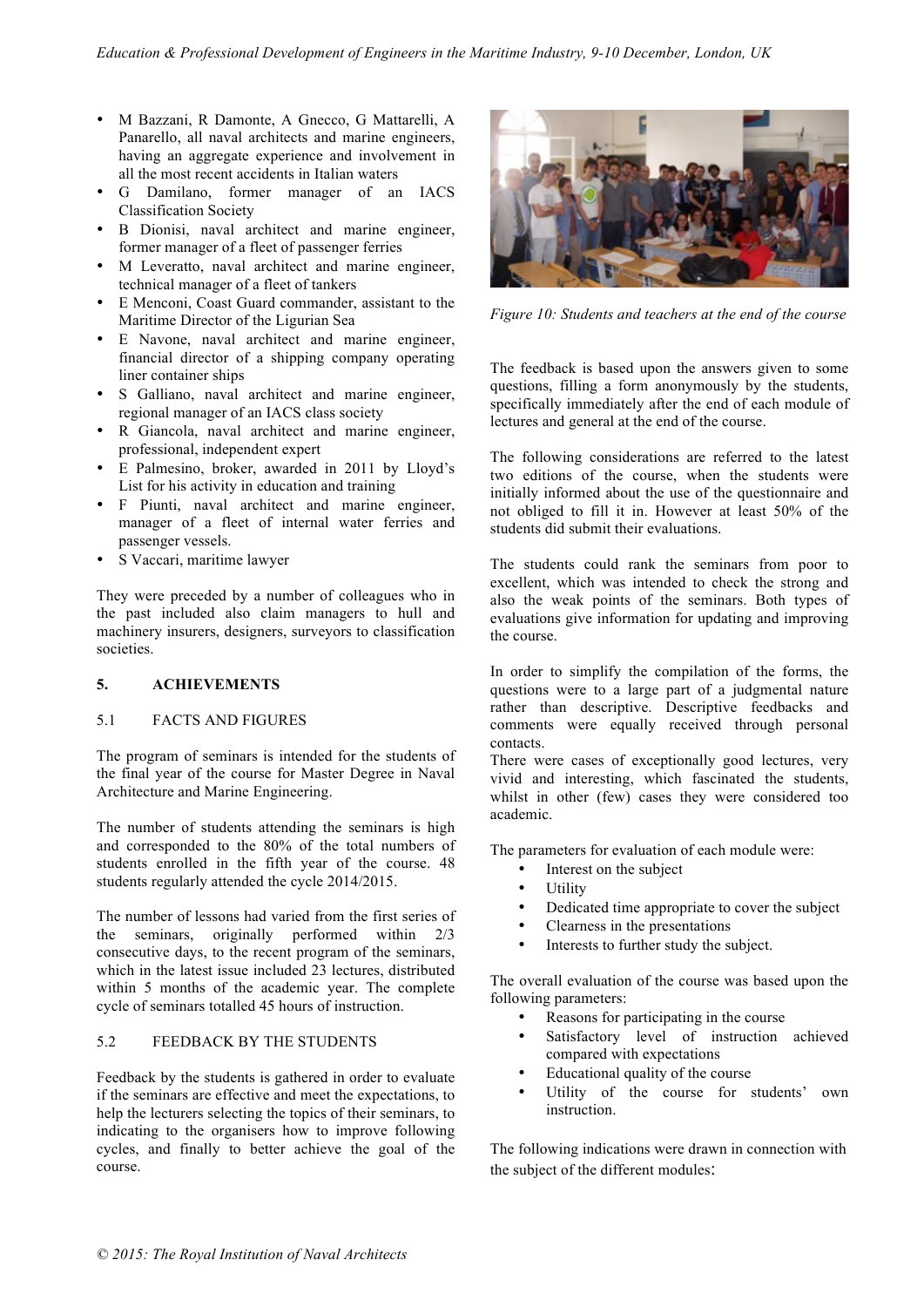- The highest level of interest and appreciation was achieved by the modules Brokerage (90% high and very high) and Design management (74%).
- The lowest interest (30% of evaluations poor) was expressed for the non-technical subjects (Shipping law and Ship Economics matters), although, as far as Economics is considered, request of further discuss in more details the different forms of ship financing was suggested.
- As to the utility of the modules, the highest valuations (80% good and very good) were achieved by Brokerage and Vetting.
- The dedicated time was generally estimated adequate, but for some modules the numbers of hours were changed, in accordance with the feedback by the students.
- The judgment on the clearness in the presentations by the lecturers was positive in the largest part of the modules. However the presentations of some lectures proved to be too complex, especially for the topics where no specific knowledge is in the students' experience.
- There has been a clear indication of interest to further deepen the knowledge of subjects as Design management, Brokerage, Vetting. Less interest was expressed for Safety and certification, Ship Economics, Shipping law.

As far as the general evaluation of the course, the following feedback was achieved in connection with the selected criteria.

- In the two recent editions of the course the main drivers to participate were the spotting of professional future possibilities and the interest in the management of the profession. Only 25% of the students indicated the completion of the education as the main driver.
- The satisfaction to meet the expectations was evaluated high (83,5% and 82% of the replies, in the latest editions).
- The quality of the education process was evaluated good, with 77% of positive evaluations (23% of the students valued excellent the quality).
- The utility of the course received 59% of positive evaluations.
- No totally negative evaluations were recorded. Only percentage of less than 18% recorded poor evaluations for the satisfaction in connection with the initial expectations and with the utility of the course for the students' education.

#### 5.3 SPEAKERS' POINT OF VIEW

The speakers are not professional teachers, therefore preparing a lecture is in a someway a challenge for all of them.

Although strongly motivated and willing to provide a valuable service to the University, it is a fact that they do

not have the habit to speak to youngsters who are at least in the age of their sons/daughters.

The common concern is how to make the presentation interesting enough, without overloading the audience with data and information. On the other hand they want to be precise and accurate, without risking genericity.

Of course, any lecture needs to be organized in advance and this is in general an excellent occasion to put in order ideas and information that are in the mind but they need to be rationalized.

The students are often well prepared and curious, and their questions at the end of the lectures are generally straight and at the point, needing in return answers similarly structured. This is not so easy without being accustomed.

However, the final feeling after any lecture is a sort of "rejuvenating", which is definitely welcome.

## 5.4 PROFESSIONAL DEVELOPMENT

The scheme in which the lectures are nowadays organised brought to the understanding that they were not only a learning occasion for the students, but for the speakers as well, for they are an excellent occasion in which professionals having a similar background but actual different businesses/interests can meet and share experiences.

This is of course possible also in conferences, meetings and various courses, but the meetings at the University are much less formal and they give a more direct opportunity.

This was obvious since the very first years, because there were speeches about the role of the designer, of the maritime consultant, of the surveyor etc., but it is of course more evident in the recent past, as there were contributes by highly specialised professionals (e.g. claim managers usually dealing with piracy-related cases, experts in personal health and safety issues, fleet managers daily facing the Majors' vettings and their consequences) which were of high interest also for the other speakers who had the opportunity to attend.

The same speaker, being obliged, as mentioned in the previous section, to rationalize his/her own knowledge preparing the speech, is also forced to clarify the areas which himself considered oblivious and that sometimes they are not as such at all. This is, altogether, an excellent occasion for professional development, of which speakers are fully aware.

Quite recently also in Italy, similarly to other European countries, the need of having a continuous professional development has been regulated by a specific law, which requires to all the professionals, and of course also to the naval architects and marine engineers, to establish a